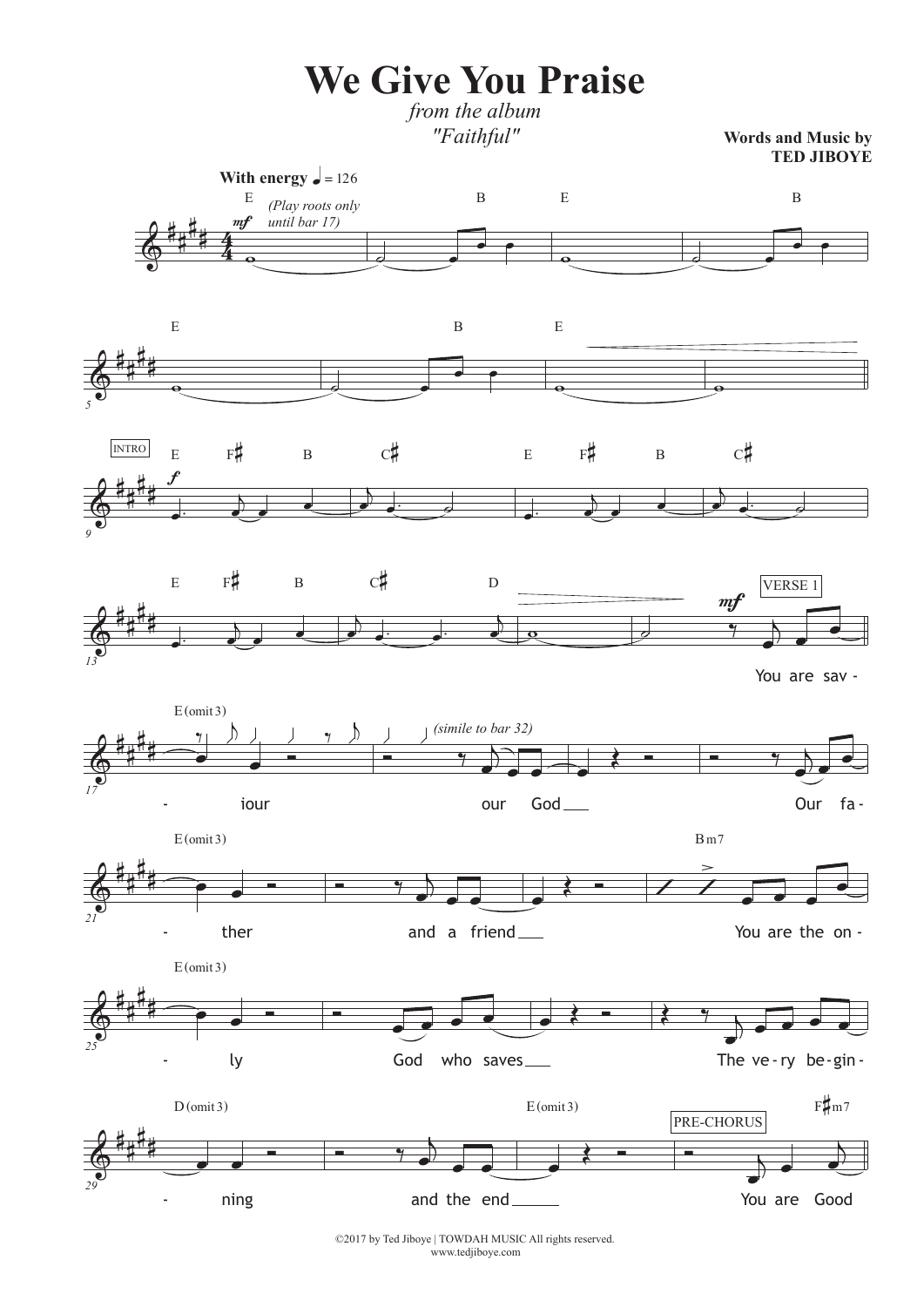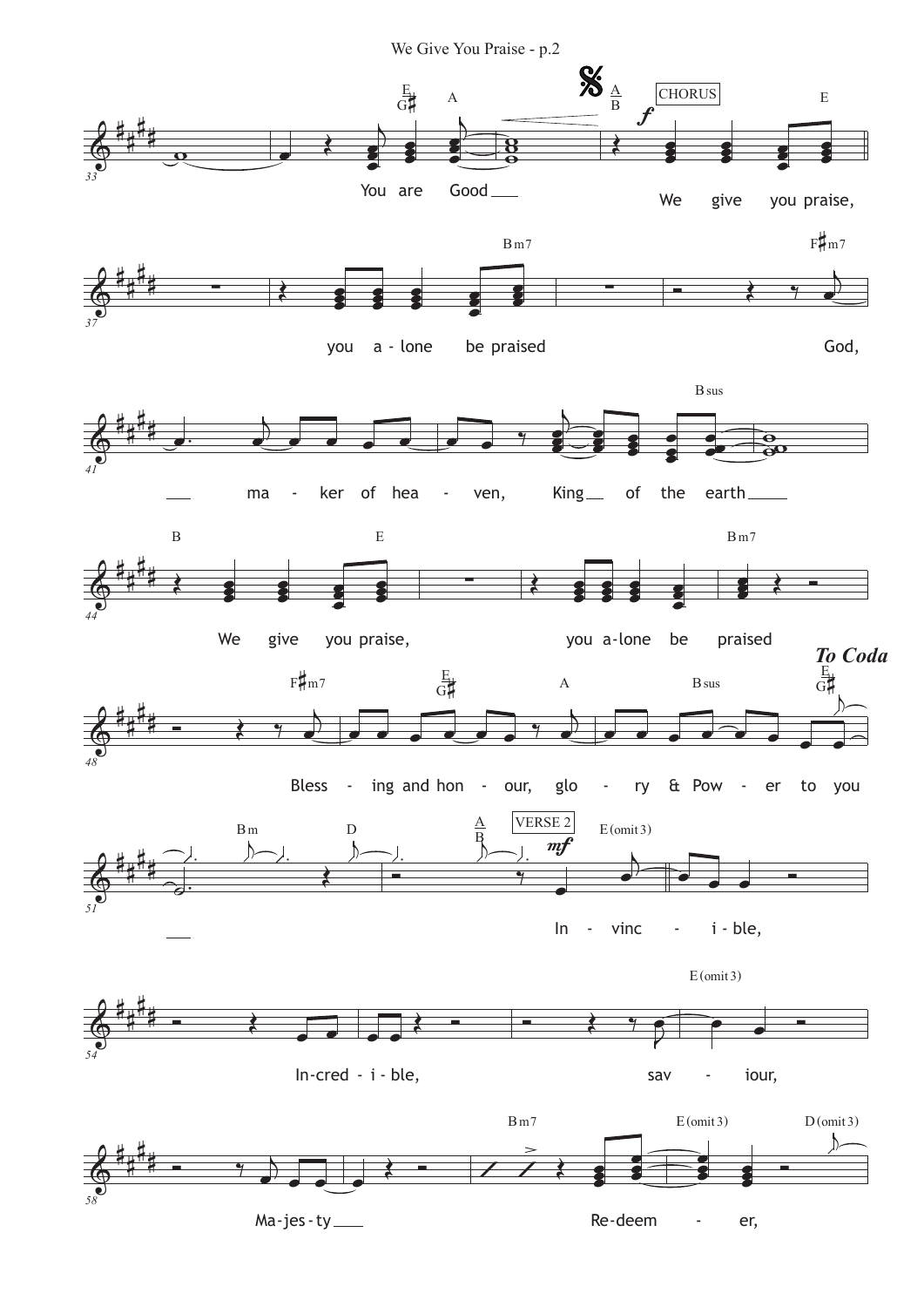We Give You Praise - p.3